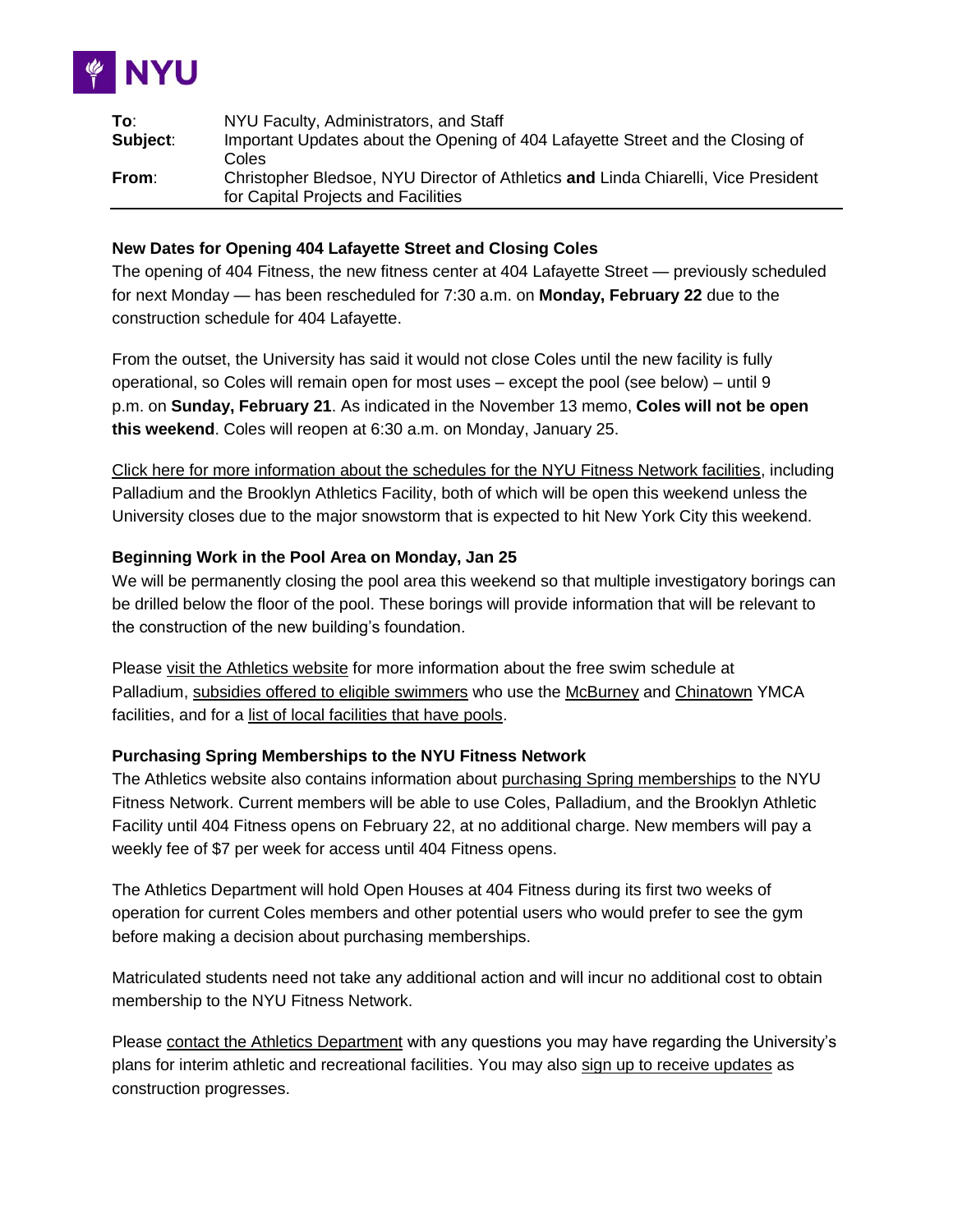

| To:      | <b>NYU Students</b>                                                                |
|----------|------------------------------------------------------------------------------------|
| Subject: | Important Updates about the Opening of 404 Lafayette Street and the Closing of     |
|          | Coles                                                                              |
| From:    | Christopher Bledsoe, NYU Director of Athletics and Linda Chiarelli, Vice President |
|          | for Capital Projects and Facilities                                                |

#### **New Dates for Opening 404 Lafayette Street and Closing Coles**

The opening of *404 Fitness*, the new fitness center at 404 Lafayette Street — previously scheduled for next Monday– has been rescheduled for 7:30am on **Monday, February 22** due to the construction schedule for 404 Lafayette.

From the outset, the University has said it would not close Coles until the new facility is fully operational, so Coles will remain open for most uses – except the pool (see below) – until 9:00pm on **Sunday, February 21**. As indicated in the November 13 memo, **Coles will not be open this weekend.** Coles will reopen at 6:30am on Monday, January 25.

Click HERE (**insert link to the new Athletics page Chris is creating**) for more information about the schedules for the NYU Fitness Network facilities, including Palladium and the Brooklyn Athletics Facility, both of which will be open this weekend unless the University closes due to the major snowstorm that is expected to hit New York City this weekend.

#### **Beginning Work in the Pool Area on Monday, Jan 25**

We will be permanently closing the pool area this weekend so that multiple investigatory borings can be drilled in the floor below the pool. These borings will provide information that will be relevant to the construction of the new building's foundation.

Please visit the Athletics website for more information about the free swim schedule at Palladium (**insert link**).

Please contact the [Athletics Department](https://docs.google.com/forms/d/1ouK8OSb4yFky_6P70pb8aQylf-7MJogsXZbVYRESqpA/viewform) with any questions you may have regarding the University's plans for interim athletic and recreational facilities. Please follow this [link](http://eepurl.com/3ktxX) to receive updates as construction progresses.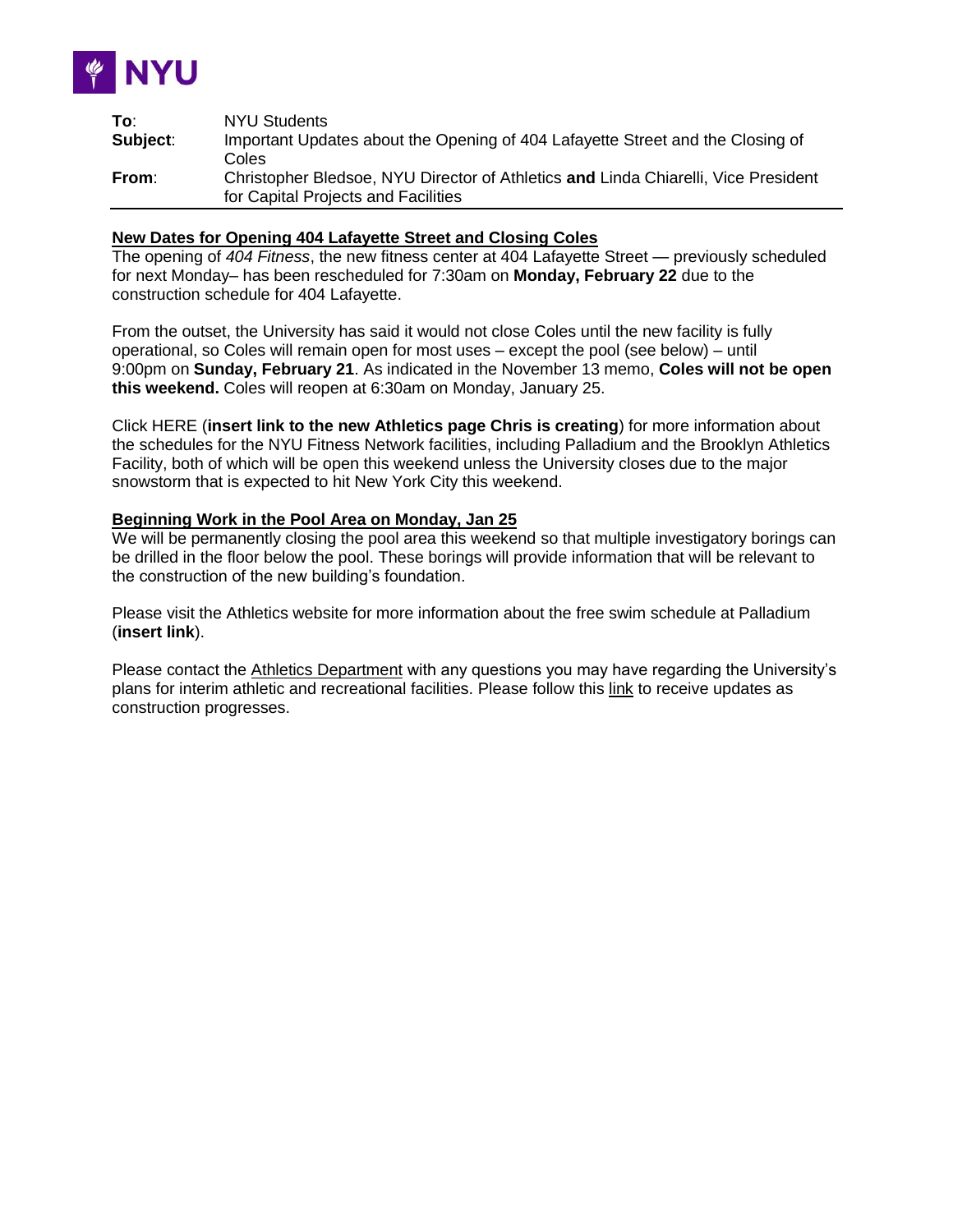

| To:      | NYU Alumni Members of the Coles Sports Center                                      |
|----------|------------------------------------------------------------------------------------|
| Subject: | Important Updates about the Opening of 404 Lafayette Street and the Closing of     |
|          | Coles                                                                              |
| From:    | Christopher Bledsoe, NYU Director of Athletics and Linda Chiarelli, Vice President |
|          | for Capital Projects and Facilities                                                |

## **New Dates for Opening 404 Lafayette Street and Closing Coles**

The opening of 404 Fitness, the new fitness center at 404 Lafayette Street — previously scheduled for next Monday — has been rescheduled for 7:30 a.m. on **Monday, February 22** due to the construction schedule for 404 Lafayette.

From the outset, the University has said it would not close Coles until the new facility is fully operational, so Coles will remain open for most uses – except the pool (see below) – until 9 p.m. on **Sunday, February 21**. As indicated in the November 13 memo, **Coles will not be open this weekend**. Coles will reopen at 6:30 a.m. on Monday, January 25.

[Click here for more information about the schedules for the NYU Fitness Network facilities,](http://www.gonyuathletics.com/) including Palladium and the Brooklyn Athletics Facility, both of which will be open this weekend unless the University closes due to the major snowstorm that is expected to hit New York City this weekend.

### **Beginning Work in the Pool Area on Monday, Jan 25**

We will be permanently closing the pool area this weekend so that multiple investigatory borings can be drilled below the floor of the pool. These borings will provide information that will be relevant to the construction of the new building's foundation.

Please [visit the Athletics website](http://www.gonyuathletics.com/) for more information about the free swim schedule at Palladium and for a [list of local facilities that have pools.](http://gonyuathletics.com/sports/2015/5/8/GEN_0508153157.aspx?id=1545)

#### **Purchasing Spring Memberships to the NYU Fitness Network**

The Athletics website also contains information about [purchasing Spring memberships](http://www.gonyuathletics.com/sports/2015/3/17/Fac_0317151751.aspx) to the NYU Fitness Network. Alumni members will be able to use Coles, Palladium, and the Brooklyn Athletic Facility until 404 Fitness opens on February 22, at no additional charge.

The Athletics Department will hold Open Houses at 404 Fitness during its first two weeks of operation for current Coles members and other potential users who would prefer to see the gym before making a decision about purchasing memberships.

Please [contact the Athletics Department](https://docs.google.com/a/nyu.edu/forms/d/1ouK8OSb4yFky_6P70pb8aQylf-7MJogsXZbVYRESqpA/viewform) with any questions you may have regarding the University's plans for interim athletic and recreational facilities. You may also [sign up to receive updates](http://nyu.us5.list-manage1.com/subscribe?u=c4dfb145bad48dea7d2e8f0bf&id=a387690031) as construction progresses.